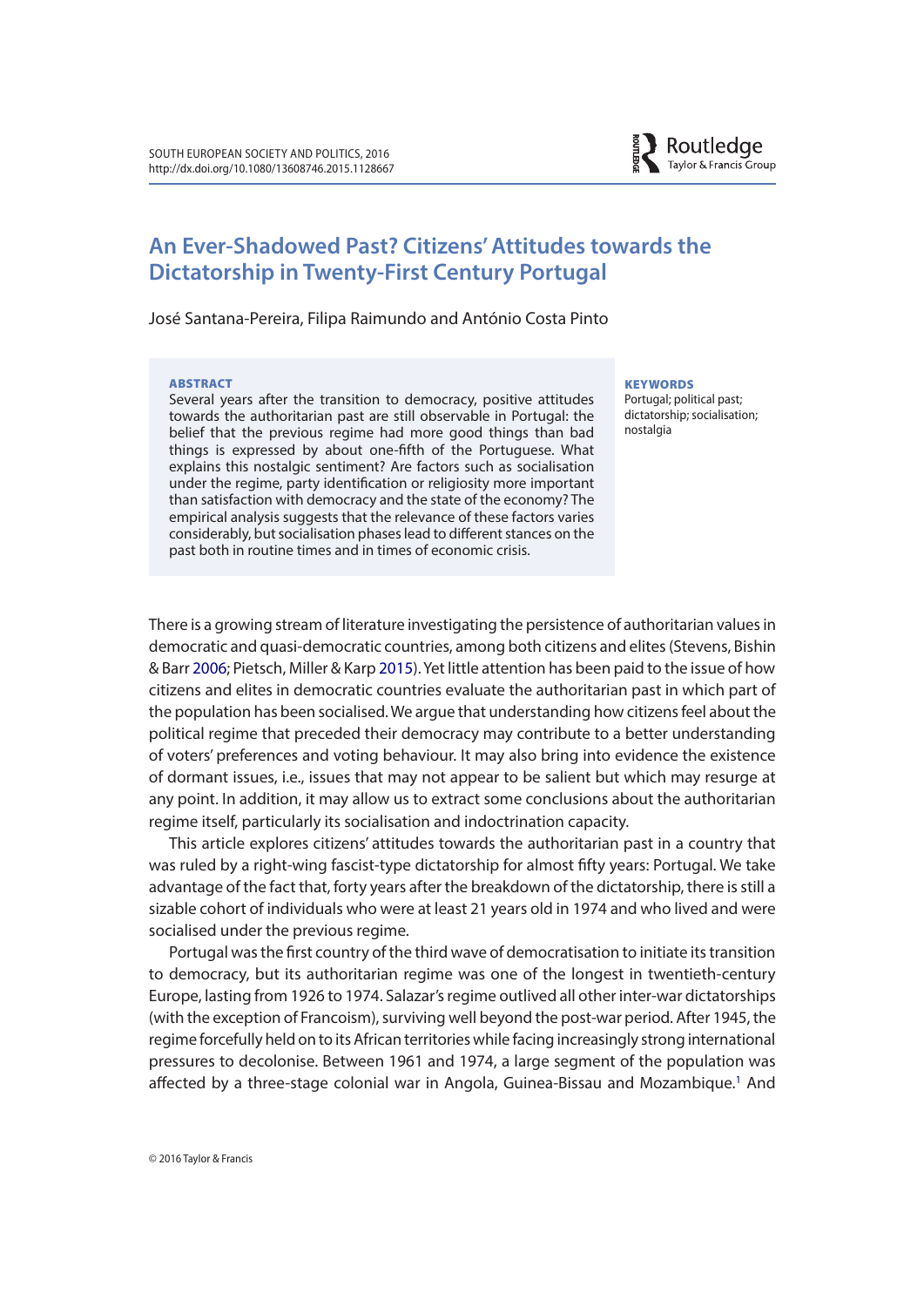#### 2  $\left(\frac{1}{2}\right)$  J. SANTANA-PEREIRA ET AL.

on 25 April 1974, partly in reaction to the never-ending wars against the independent movements in those countries, a group of middle-rank military staged a coup that brought down the authoritarian regime in an abrupt yet non-violent manner – the so-called 'Carnation Revolution' – followed by a comprehensive transitional justice process (Pinto and Raimundo 2014). In six years, Portuguese democracy was fully consolidated and in 1986 the country became a full European Economic Community member-state.

Today, forty years after the beginning of the transition to democracy, some positive attitudes towards the authoritarian past still persist. In the past 15 years, both the Research Centre of Public Opinion at the Portuguese Catholic University (CESOP/UCP) and the Quality of Democracy Barometer of the Institute of Social Sciences, University of Lisbon (BQD/ICS) have carried out surveys on the occasion of the 30th and 40th anniversaries of the Carnation Revolution.

According to the data produced by these surveys, there is still a surprising number of Portuguese citizens who believe the authoritarian regime had more positive than negative aspects: 19 per cent in 2004 and 21 per cent in 2014. If we add to these fgures the individuals who evaluate the previous regime as having had as many good things as bad things, the percentages increase to 47 and 53 per cent in 2004 and 2014, respectively (Figure 1). This means not only that one in every fve citizens believes that the Estado Novo (New State, the Portuguese authoritarian regime) had more positive than negative features, but also that there is a cleavage between those who consider the regime to have been relatively negative and those who see it as a neutral or relatively positive experience. Also, it seems that neutral and positive assessments of the political past increased slightly between 2004 and 2014. Thirty and forty years after the revolution, and in the context of an absence of political discourse about the past (Raimundo 2012), these fndings are striking.

The goal of this article is to identify the factors underlying the assessment of Salazar and Caetano's dictatorship, decades after the democratic consolidation in Portugal, in light of the existing literature. We examine those societal attitudes by focusing particularly on the positive attitudes expressed by a minor but sizable share of the population, distinguishing between two socialisation phases of diferent length under the authoritarian regime: frst, the years from institutionalisation to the beginning of the colonial wars, and second, from the beginning of the colonial wars until the military coup of 1974.

The frst phase of the Portuguese regime (1932–60) can in fact be divided in two. From 1932 to 1944, the Portuguese dictatorship was strongly associated with European fascism. In its early years, the regime openly expressed its authoritarian values, backed by a propaganda apparatus, youth paramilitary organisations, militias and strong political repression. In addition, the regime implemented a policy of 'Christianising' institutions and the school system in close association with the Catholic Church, through a common corporatist, anti-liberal and anti-communist ideological and political nucleus. After 1945, with the end of the Second World War, a new period began in which the dictatorship had difficulties in adapting to the new international scene. This led to changes that increased the regime's limited pluralism. In this period, the Church gradually became an ideological haven, and the vitality of the Catholic organisations increased. Traditional Catholicism and the Church were, on the one hand, the dictatorship's most powerful weapons; on the other hand, they limited 'fascistisation', becoming the driving force of the New State's limited pluralism (Pinto 2011). Since we do not expect these two phases to have considerably diferent outcomes in terms of socialisation, we do not separate the two periods in the empirical analysis carried out in this article.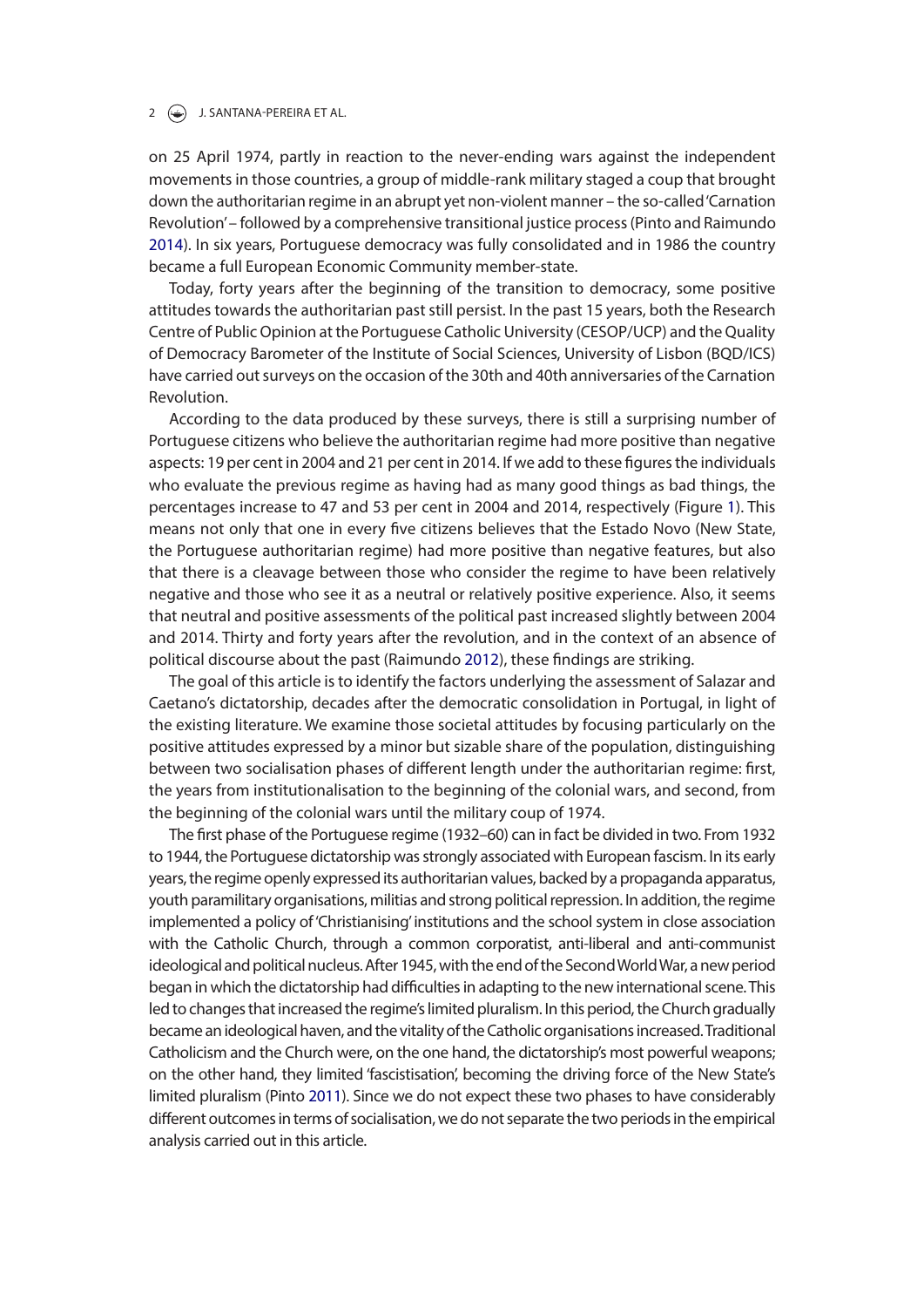

**Figure 1** Attitudes towards the Authoritarian Past in Spain, Chile and Portugal (per cent of respondents in each category; valid percentages)

Notes: In Portugal 2004 and 2014, the first and the second possible answers were slightly different from those included in the Spanish and the Chilean questionnaires: instead of 'negative', 'more bad things than good things'; and instead of 'positive'; 'more good things than bad things'. These were, respectively, the most negative and the most positive categories in the scale used by the Portuguese surveys, which makes its comparison with the 'negative' and 'positive' categories in the Spanish and Chilean surveys possible. The data for 1985 was retrieved from Sani et al. (1985, available in Freire et al., 2005).

The second phase (1961–74) was characterised by modernisation, political turmoil, the impact of the colonial wars in Africa, a certain degree of international criticism of the regime, and the replacement of Salazar by Caetano (in 1968). This phase may have had a greater impact in people's lives than the previous one, given the war efort. In fact, the proportion of the Portuguese population under arms in Africa (140,000 men) was only exceeded by Israel and North and South Vietnam.

The article is organised as follows. The next section explores the existing studies on attitudes towards authoritarianism and authoritarian pasts and examines the results of previous studies on Portuguese attitudes towards the New State. The following section presents the data, the hypotheses and the statistical results, showing that, contrary to what we might expect, the factors that explain the attitudes towards the past in 2004 fail to do so in 2014. The article ends with some tentative conclusions regarding the attitudes towards the past in Portugal and suggests avenues for future research.

## **Attitudes towards the past in post-communist and post-authoritarian democracies**

Public opinion studies conducted in post-authoritarian democracies usually focus on democratic attitudes and authoritarian values and only occasionally on attitudes towards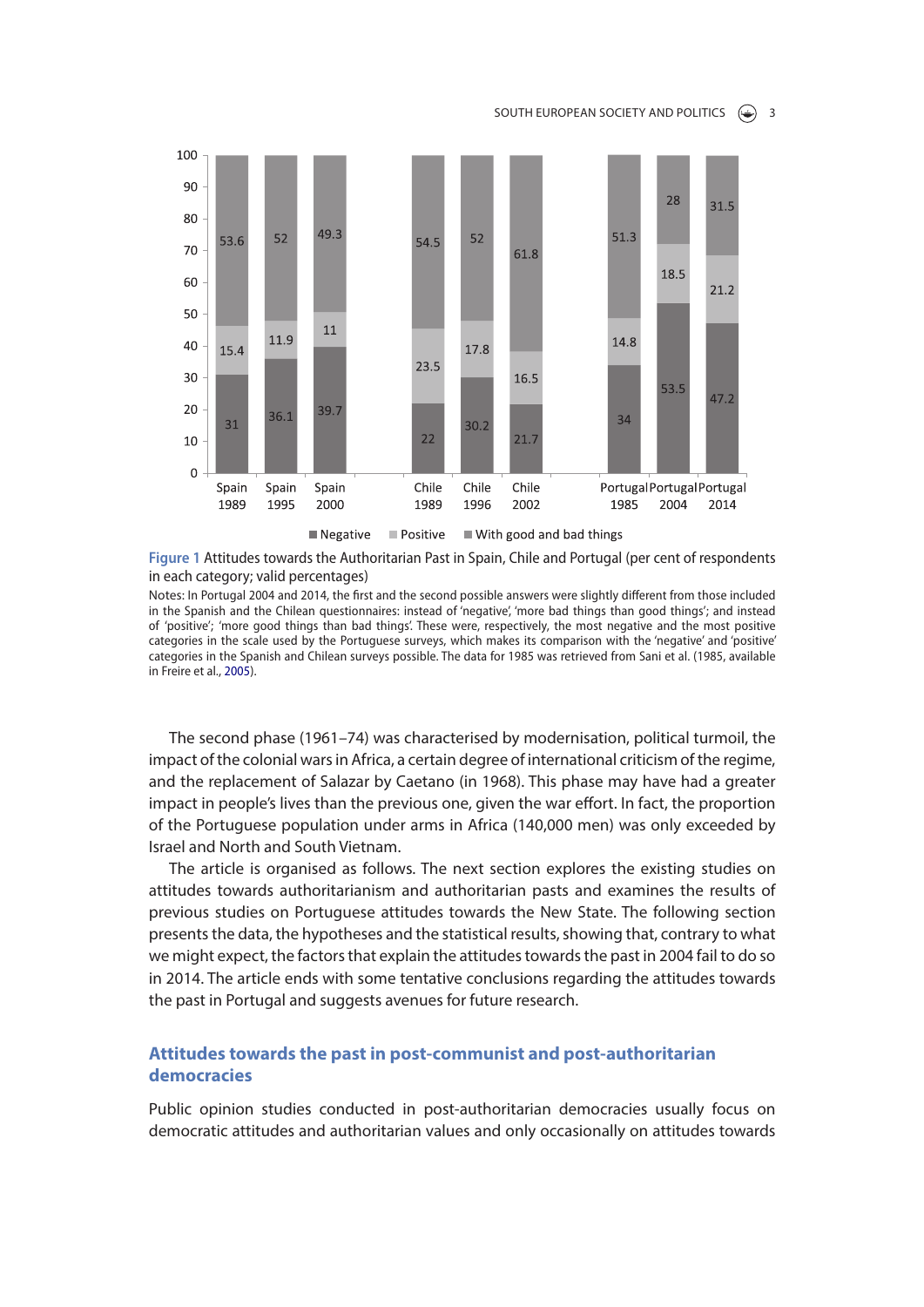#### $\left(\frac{\sqrt{2}}{2}\right)$  J. SANTANA-PEREIRA ET AL.

the authoritarian past itself (Stevens, Bishin & Barr 2006; Chu et al. 2008; Mattes 2012; Pietsch, Miller & Karp 2015). This is probably a consequence of the reduced number of survey questions measuring citizens' feelings about the regime they or their relatives have been socialised in. To our knowledge, there is but a handful of countries where data on societal attitudes towards the authoritarian past have been collected on a regular basis, hence there are few individual, let alone comparative, studies on attitudes towards the past.

In 1972, Samuel Barnes wrote a pioneer study on political attitudes in post-fascist Italy. Using data extracted from a 1968 public opinion study, the author evaluated the extent to which Italian fascism had been able to indoctrinate its citizens and the impact of socialisation under fascist institutions. Barnes assumed that 'if the age cohorts that reached maturity during the fascist era were indeed efectively socialised by the regime, some residues should remain in their political attitudes and behaviour that set them apart from those socialised before and after' (Barnes 1972, p. 46). He concluded that there were very few traces of fascist ideology in the cohorts that had been socialised under Mussolini's regime, which did not come as a surprise, given the medium level of institutionalisation of the fascist regime and its inability to overcome powerful traditional institutions such as the Catholic Church.

The Four Nation Survey, implemented almost twenty years later in Portugal, Spain, Italy and Greece, showed that 15 per cent of Portuguese respondents considered that, overall, Salazar's regime was good for the country (against 19 per cent of Spaniards assessing Franco's regime in the same way). Interestingly enough, in the four countries, around 50 per cent of citizens assessed the regimes of Salazar, Franco, Mussolini and the Colonels as having been partially good and partially bad for their respective countries (Sani et al. 1985). Positive attitudes towards the previous regime were at the time higher in Portugal and Spain than in Italy and Greece. Although the authors suggest that this may be linked to the duration of the Iberian dictatorships and therefore be expressed by the older generations, no statistical analysis has been provided to support this claim.

In 1998, Morlino and Mattei interpreted the share of positive attitudes towards the previous regime as a sign of potential support for authoritarianism. When they looked at the 1985 data their conclusion was that 'room exists for a new authoritarianism at least in Italy and Portugal' (Morlino & Mattei 1998, p. 1,756). Today we know that there is not necessarily a link between authoritarian values and support for democracy, something that was acknowledged by Morlino and Montero in 1995.

We argue that exploring the determinants of attitudes towards the past, and particularly nostalgia – broadly understood as the persistence of positive attitudes towards the past – is both relevant and necessary, in the context of both transitional societies and fully consolidated democracies, as it can shed light on the elite's or citizens' political preferences and patterns of socialisation.

The region where the legacies of the past have been more thoroughly analysed is post-communist Europe. Studies focusing on post-communist countries are probably the richest where respondents have been asked to make a retrospective evaluation of the old regime. These studies have essentially made use of the New Europe Barometer data, which includes three relevant questions: 'Where on this scale would you put the former Communist regime?', 'With which of the following do you most closely identify with?' and 'Should we return to Communist rule?' Some of these questions are used precisely to measure the percentage of citizens who are nostalgic for the old regime, but the conclusions are contradictory.2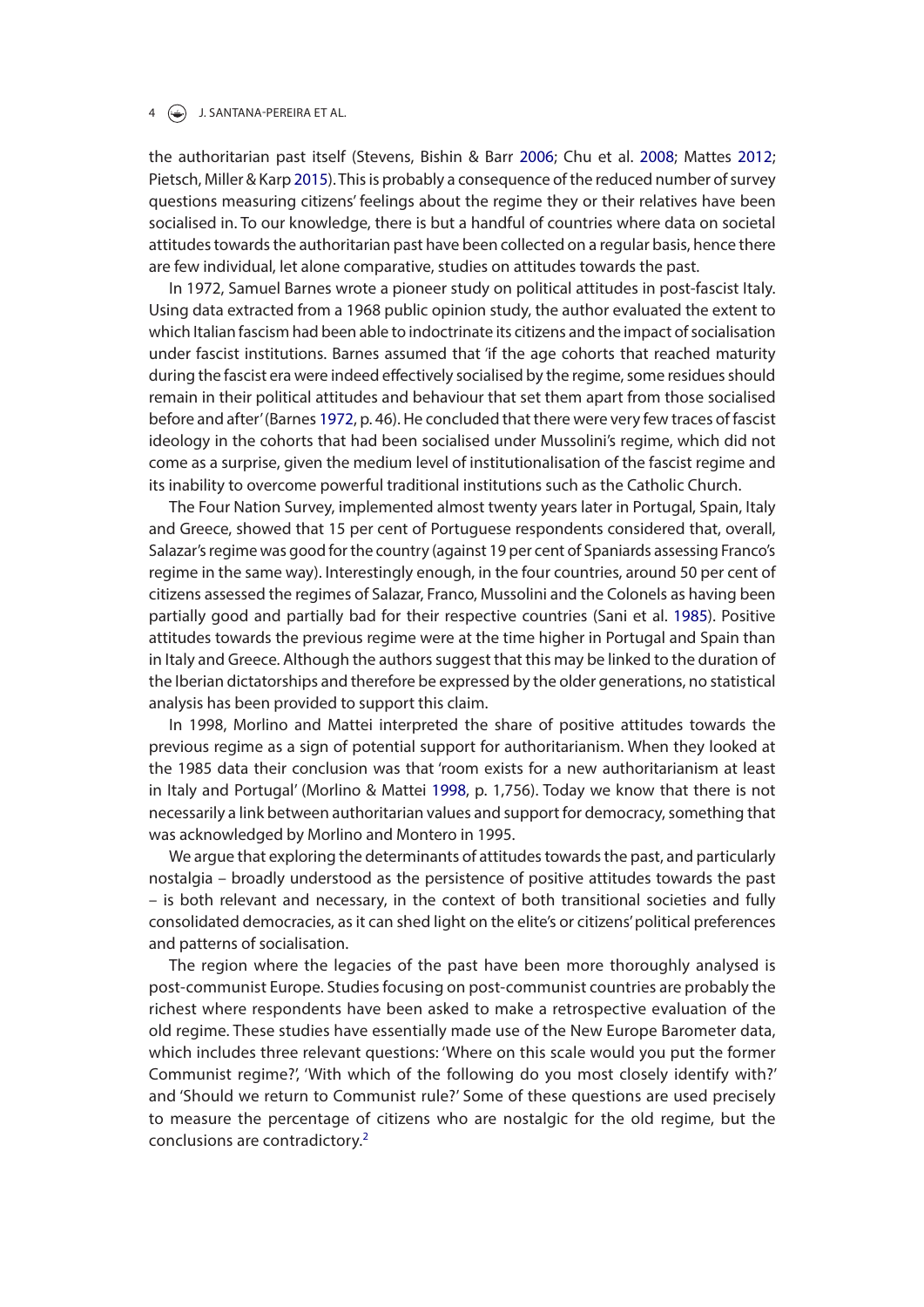First, Ekman and Linde (2005, p. 26) argue that nostalgia is related to age: 'the older the respondents, the more likely they are to express feelings of nostalgia'. More recently, Pop-Eleches and Tucker (2014) have taken a diferent approach to age, looking predominantly at the efects of exposure to diferent types of communism. Their conclusion is that the longer the period of exposure to communism, the higher the levels of opposition to democracy. Second, Ekman and Linde (2005) argue that nostalgia is not so much the expression of nondemocratic values as a negative evaluation of the present situation. Looking at the same cases, Gherghina and Klymenko (2012) reach a diferent conclusion. They argue that nostalgia is driven not so much by an evaluation of present and recent experiences and rather by retrospective evaluations and memories of the past, where socialisation appears to play a crucial role. Lastly, studies on post-communist nostalgia have predominantly explored the relationship between nostalgia among the (economic) winners and losers of the transition. These studies have found that nostalgia is most prevalent among coal miners and private farmers and less so among office employees and skilled workers (Kurczewski 1994).

Among (right-wing) post-authoritarian countries where data on attitudes towards the past has been collected on more than one occasion, the case of Spain is particularly interesting for our study. After Portugal, Spain had the second-longest dictatorship in Europe. Yet diferently from what happened in Portugal, the Francoist regime emerged out of a brutal civil war and came to an end through a process of *ruptura pactada* initiated with Franco's death in 1975. A survey conducted in 1978 by the FOESSA (Fomento de Estudios Sociales y de Sociologia Aplicada – Promotion of Social Studies and Applied Sociology) Foundation has shown that – following a period of uncertainty regarding the transition and the ability of the new democratic elite to maintain peace in the country – more than 75 per cent of respondents agreed that the Francoist regime was characterised by social inequality, repression and lack of freedom, but an equally high 68 per cent believed that under Franco Spain had developed economically and that 'nearly all Spaniards lived better although some benefted more than others' (Aguilar Fernández 2009, p. 461). According to Aguilar Fernández, 'there was still signifcant backing for a benevolent assessment of the dictatorship, based mainly on what has since been called "performance-based legitimacy"' (Aguilar Fernández 2009, p. 461). The Centro de Investigaciones Sociológicas (CIS – Centre for Sociological Research) also collected data on attitudes towards the Francoist regime on more than one occasion.<sup>3</sup> Their data seem to confrm the interpretation by Montero and Torcal according to which after the 1980s the historical evaluation of the Francoist period became less straightforward. In other words, even though the percentage of negative evaluations tends to increase, a majority of the respondents seems to have opted for an ambivalent position (Montero & Torcal 1990, p. 55; see also Gunther, Montero & Botella 2004).

In Chile, where there was also a negotiated transition to democracy, similar questions have been posed on a number of occasions. Yet, unlike in Spain, the Chilean dictator, Pinochet, was not only alive but also strongly present in the country after the transition to democracy, frst as commander-in-chief of the Chilean Army and later as senator for life.4 Huneeus (2003) shows that individuals who place themselves on the right tend to say that the Pinochet years were positive and those who place themselves on the left evaluate the regime negatively. There is also a strong relationship between voting for a particular party and the evaluation of the regime. Interestingly, the author identifes a group of nostalgic individuals whom he describes as those who 'admit the existence of democracy, without fghting against it, but who make no efforts to contribute to its success' (Huneeus 2003).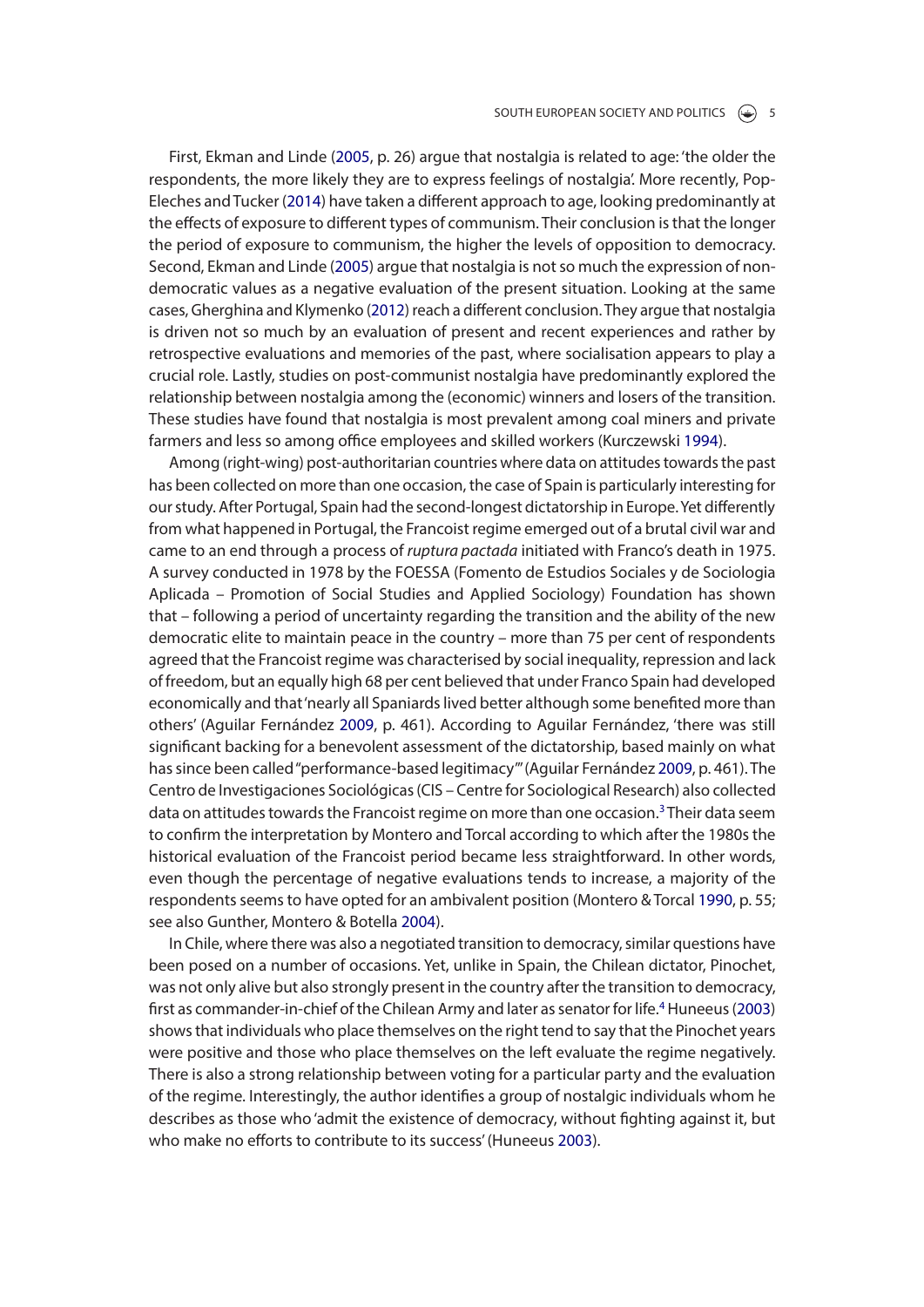#### $6 \quad \Leftrightarrow$  J. SANTANA-PEREIRA ET AL.

In Portugal, a study carried out in 1978 by Bacalhau and Bruneau showed that about 35 per cent of the interviewees depicted Caetano's and Salazar's rule as better than the governments formed after April 1974, while more than 40 per cent did not know or refused to reply.<sup>5</sup> This means that in 1978 the authoritarian rulers were relatively more popular than the prime ministers in the frst years of the transition (Bacalhau & Bruneau 1978; see Freire et al. 2005). In addition, Caetano – Salazar's replacement after the dictator became severely ill in 1968 – tends to perform better than Salazar in terms of government assessment. In 1984, the situation is similar: despite the fact that now only about 21 per cent of the interviewees say they don't know or refuse to answer, those who preferred the government of Salazar and Caetano still outnumber those who believe that the best government was one of the cabinets formed after 1974; again, amongst the dictators, Caetano is preferred to Salazar (Bruneau & Bacalhau 1984; see Freire et al. 2005).

The studies carried out in Spain and Chile allow us to compare Portugal with fairly similar situations. Figure 1 compares data for the three countries in three diferent years, and allows us to identify diferent patterns: Spain, where the levels of public debate about the past are relatively high (Aguilar Fernández 2008) and most people tend to look at Franco's regime as not particularly good or bad; Chile, where the politicisation of the past is very strong, the majority of the population has neutral attitudes towards the authoritarian regime, but the proportion of people who assess positively the authoritarian rule is higher than in Spain (though declining); and lastly, Portugal, a country in which the past is hardly an issue in the political sphere (Raimundo 2012), whose general panorama in 1985 was similar to that of Spain and is nowadays characterised by higher proportions of citizens evaluating Salazar's regime as mainly negative or mainly positive.

Despite the scarcity of theory on the correlates of attitudes towards the past, the present article explores some of the existing studies, building on their main conclusions. The studies focusing on the factors underlying the attitudes towards the past have identifed the role played by dimensions such as party identifcation (in Chile, where the issue is politically relevant; Huneeus 2003), assessments of the current situation (Ekman & Linde 2005) and socialisation (Gherghina & Klymenko 2012). These explanatory factors are tested in the following section, in which a model of attitudes towards the authoritarian regime in Portugal will be empirically tested.

## **Attitudes towards the past in Portugal, 2004 and 2014**

## *Goals, hypotheses, data*

The goal of the present article is to identify the factors underlying the assessment of the Salazar and Caetano's dictatorship, several decades after the transition to democracy. In a context where democracy has been the only game in town for a long time, there is a surprisingly large number of citizens who believe that the authoritarian regime had more positive than negative aspects: 19 per cent in 2004 and 21 per cent in 2014.

Based on the literature on nostalgia towards the non-democratic past focused on other countries, we derived several hypotheses about the factors that may impact on attitudes towards the authoritarian regime in Portugal. We organise our hypotheses in three groups: socialisation or personal experience, party identifcation, and assessments of the current status quo.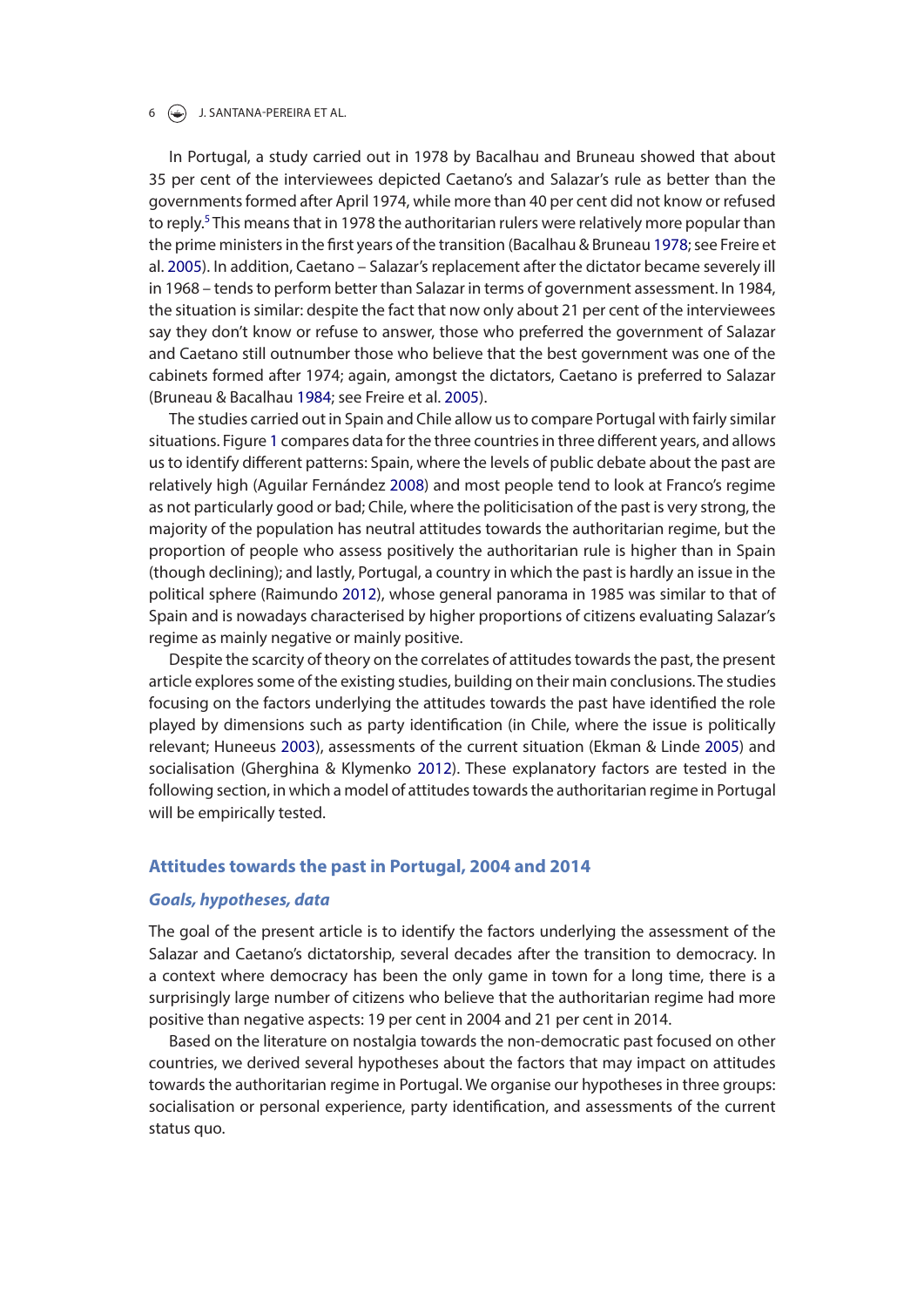The frst two hypotheses concern socialisation, one of the main bases for attitudes towards the past in post-communist countries (Gherghina & Klymenko 2012). Following Pop-Eleches and Tucker (2014), we are interested in analysing the diferential impact of exposure to diferent phases of the authoritarian regime in Portugal. First, we expect people who were fully socialised in the frst period of the authoritarian regime (i.e. before the start of the Portuguese colonial wars in Africa) to be more positive towards the regime, due to the strong indoctrination efect of schooling and other socialisation agents in that era. In other words, we expect these attitudes to be more positive for those who were born between 1927 and 1940, and therefore lived their *impressionable years* (Krosnick & Alwin 1989) entirely in this context. Second, we expect the respondents who were fully socialised after the Carnation Revolution, i.e., those who were born in or after 1968, to be more negative in their evaluations of the previous regime than the others, since the general environment in which their socialisation took place should have led to the adoption of values that are not congruent with a positive assessment of a dictatorial regime. In methodological terms, the creation of two dummy variables (one distinguishing the frst group, composed of the older respondents, and the second distinguishing the younger cohorts) causes the middle-age cohorts (those born between 1941 and 1967, who were either socialised in diferent contexts or fully socialised in the last, less stable, phase of the New State), who are expected to hold milder attitudes vis-à-vis the former groups, to function as a reference category.

H1: Citizens who were socialised during the frst period of the authoritarian regime (1932– 61) will display more positive attitudes towards this regime.

H2: Citizens who were socialised during democracy will present more negative attitudes towards the authoritarian regime.

The following two hypotheses deal with the impact of party attachments on attitudes towards the political past. These hypotheses are partly drawn from the results of research on Chile (Huneeus 2003), but also from previous research on elite attitudes towards the past in Portugal (e.g. Raimundo 2012). The Portuguese left is characterised by parties associated with the antifascist struggle and the opposition to the previous regime: the centre-left Partido Socialista (PS – Socialist Party), the communist/green stable coalition Coligação Democrática Unitária (CDU – Unitary Democratic Coalition) and the Bloco de Esquerda (BE – Left Bloc). Therefore we can expect citizens who feel close to those parties to express more negative attitudes towards the past. On the centre-right, existing research shows that the main party, Partido Social Democrata (PSD – Social Democratic Party), has an ambivalent position, and its preferred option has been to remain silent and express neutral views of the past (Raimundo 2015). On the right, the CDS-PP (Partido Popular – Popular Party) has been the most active in bringing issues that relate to the past on to the agenda. In particular, during recent years, the CDS-PP has made the issues of decolonisation and the acknowledgement and compensation of the combatants one of its fags. For that reason, we should expect citizens who identify themselves with CDS-PP to express less negative views of the past. While we know that the patterns of party polarisation around this issue are much lower than in Chile, we expect that party identifcation will nevertheless play a role.

H3: Citizens who feel close to right-wing parties (namely CDS-PP) are more likely to display positive assessments of the authoritarian regime.

H4: Citizens who are close to left-wing parties such as PS, BE or CDU will have more negative attitudes towards the authoritarian regime.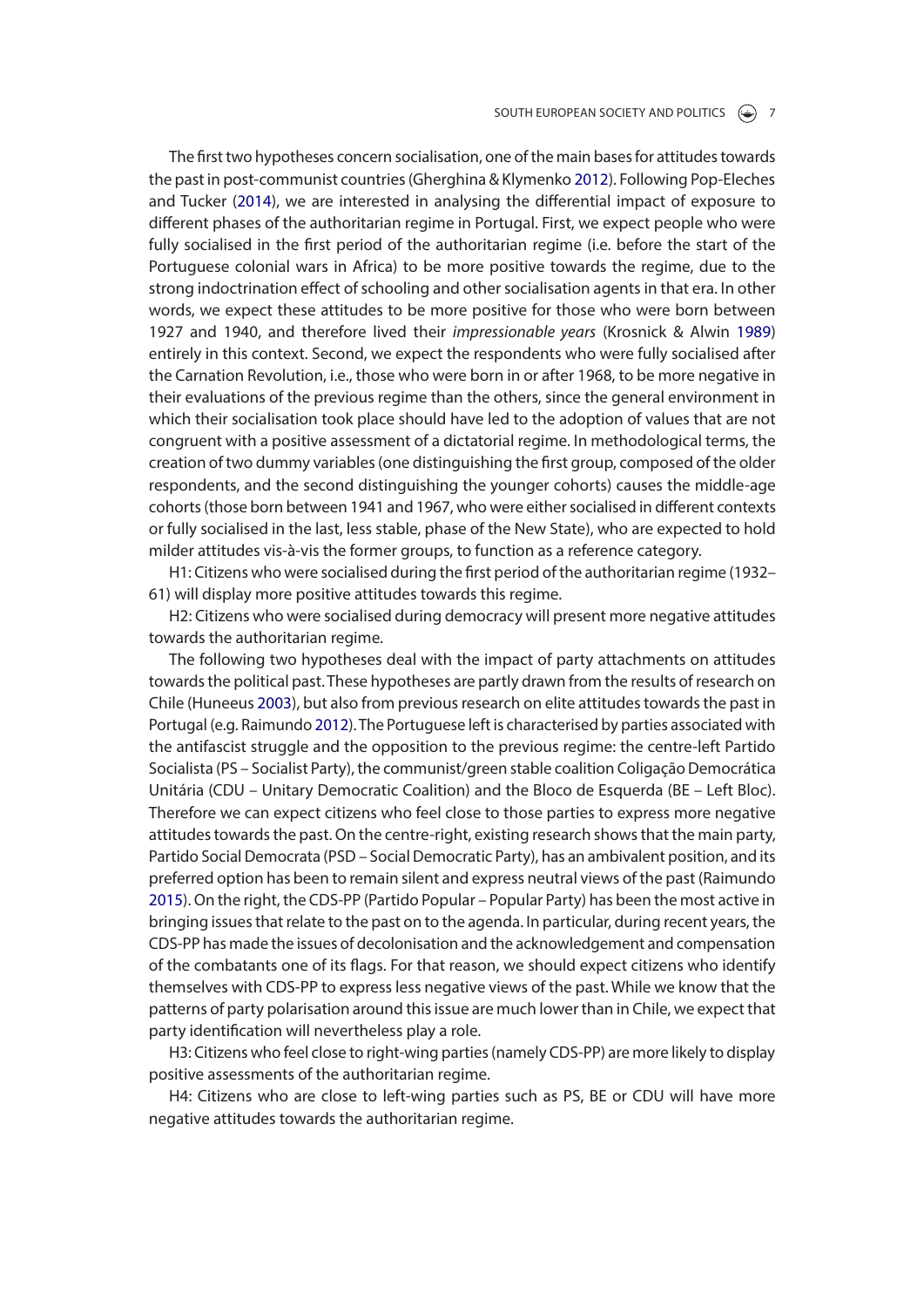### 8  $\left(\frac{1}{2}\right)$  J. SANTANA-PEREIRA ET AL.

The last set of hypotheses deal with assessments of the status quo in the country, which have been identifed as factors in attitudes towards the non-democratic past by previous research (Ekman & Linde 2005). In this study, we are interested in the impact of satisfaction with the way democracy functions, and the personal fnancial situation of the respondents. Due to lack of data on economic conditions and perceptions of the interviewees, the latter is operationalised through data on work situation, namely by means of a dummy variable distinguishing the unemployed from the other respondents.

H5: Low levels of satisfaction with the way democracy works are associated with positive assessments of Salazar's regime.

H6: Unemployed citizens will be more likely to assess the authoritarian regime positively than others.

This article rests on survey data collected in 2004 by the Public Opinion Study Centre of the Portuguese Catholic University and in 2014 by the Quality of Democracy Barometer of the Institute of Social Sciences, University of Lisbon. These two years were not selected randomly: in fact, both surveys were carried out right before the celebration of the 30th and the 40th anniversaries of the Carnation Revolution that paved the way for the establishment of a democratic regime in Portugal. In 2004, 1,216 citizens were interviewed, while in 2014 the sample was composed of 1,256 respondents. The independent (socialisation phases, party identifcation, assessment of the status quo), dependent (attitudes towards the New State) and control variables (gender, education and religiosity) tested in the next subsection are described in Table 1.

| Variable                                              | Question used (our translation)                                                                                                                               | Final scale                                                                                                                                                                                                  |
|-------------------------------------------------------|---------------------------------------------------------------------------------------------------------------------------------------------------------------|--------------------------------------------------------------------------------------------------------------------------------------------------------------------------------------------------------------|
| Dependent                                             |                                                                                                                                                               |                                                                                                                                                                                                              |
| Assessment of the authoritarian<br>regime             | According to your experience or<br>what you heard, how do you think<br>that the political regime that existed<br>before 25 April 1974 should be<br>portrayed? | Three-point scale: $1 =$ as a period<br>with more bad things than good<br>things, $2 = as a period with as many$<br>good things as bad things, $3 = as a$<br>period with more good things than<br>bad things |
| Independent                                           |                                                                                                                                                               |                                                                                                                                                                                                              |
| Socialisation in the first period of the<br>New State | How old are you?                                                                                                                                              | $1 =$ citizens born in or after 1927<br>who completed 21 years of age in or<br>before 1961                                                                                                                   |
| Socialisation in democracy                            | How old are you?                                                                                                                                              | $1 =$ citizens born in or after 1968                                                                                                                                                                         |
| Party identification                                  | Do you feel close to any political<br>party? If yes, which one?                                                                                               | Several dummies: BE, CDU, CDP-PP,<br>PS, PSD                                                                                                                                                                 |
| Satisfaction with democracy                           | In general, are you very satisfied,<br>reasonably satisfied, not very<br>satisfied or not satisfied at all with<br>the way democracy works?                   | Four-point scale: 1 (not satisfied at all)<br>to 4 (very satisfied)                                                                                                                                          |
| Work status                                           | What is your current work situation?                                                                                                                          | $1 =$ respondent is unemployed                                                                                                                                                                               |
| Control                                               |                                                                                                                                                               |                                                                                                                                                                                                              |
| Gender<br>Religiosity                                 | Registered by interviewer<br>Do you consider yourself to be<br>very, reasonably, somewhat or not<br>religious at all?                                         | $1 =$ female<br>Four-point scale: 1 (not religious at<br>all) to 4 (very religious)                                                                                                                          |
| Education                                             | What was the highest educational<br>level that you completed?                                                                                                 | 6 categories: 1 (less than elementary)<br>to 6 (university-level)                                                                                                                                            |

#### **Table 1.** Variables used in the regression models.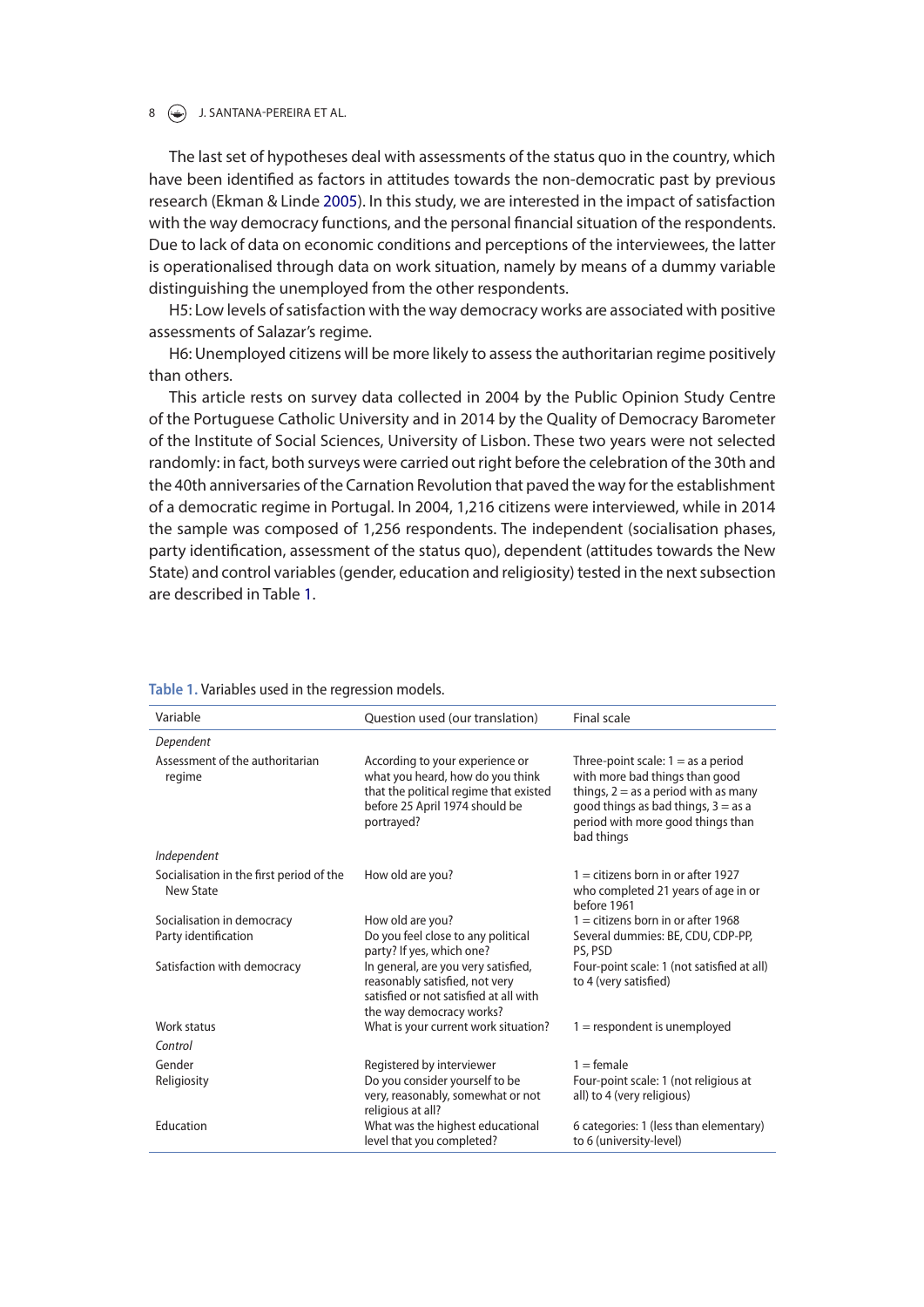## **Results**

In the next paragraphs, the results of two ordinal logistic regression models using the variables mentioned above as factors of the assessment of Salazar's regime<sup>6</sup> in 2004 and 2014 are presented and discussed.

The frst two columns in Table 2 display the results for 2004. We start by stressing that two out of the three control variables, namely education and religiosity, are relevant factors of attitudes towards the past. Indeed, the more educated the respondents are, the less likely they are to assess the New State in a positive fashion. The poorly educated have a 76 per cent probability of assessing the previous regime as negative and an 11 per cent probability of assessing it positively. On the contrary, people who attended university are only fve per cent likely to express positive attitudes and 87 per cent likely to be negative towards the past. Also, the more religious the respondents report themselves to be, the less likely they are to display a negative appraisal of Salazar's regime. When the other factors are kept constant at their mean values, strongly religious respondents have a 78 per cent probability of displaying negative judgements and a ten per cent probability of expressing positive attitudes towards the past. In turn, those who are not religious are 85 per cent likely to be negative and only six per cent likely to be positive towards the New State.

|                                                 | 2004             |                             | 2014            |                             |
|-------------------------------------------------|------------------|-----------------------------|-----------------|-----------------------------|
|                                                 | Coeff.           | Average discrete<br>changes | Coeff.          | Average discrete<br>changes |
| Threshold $= 1$                                 | $-0.34(0.33)$    |                             | 0.22(0.31)      |                             |
| Threshold $= 2$                                 | $1.08**$ (0.33)  |                             | $1.67***(0.31)$ |                             |
| Gender (Female)                                 | $-0.18(0.13)$    | 0.02                        | $-0.04(0.12)$   | 0.01                        |
| Education                                       | $-0.15**$ (0.05) | 0.07                        | 0.04(0.05)      | 0.01                        |
| Religiosity                                     | $0.17*(0.08)$    | 0.05                        | 0.11(0.07)      | 0.02                        |
| Socialisation in first<br>phase of New<br>State | $0.50**$ (0.18)  | 0.06                        | $-0.43(0.25)$   | 0.04                        |
| Socialisation in<br>democracy                   | $-0.03(0.15)$    | 0.01                        | $-0.27*(0.13)$  | 0.06                        |
| CDU                                             | $-0.80*(0.34)$   | 0.07                        | $-0.13(0.27)$   | 0.02                        |
| <b>PS</b>                                       | $-0.57**$ (0.17) | 0.05                        | 0.13(0.16)      | 0.02                        |
| <b>PSD</b>                                      | 0.13(0.17)       | 0.01                        | 0.28(0.19)      | 0.04                        |
| CDS-PP                                          | 0.48(0.43)       | 0.03                        | 0.28(0.59)      | 0.04                        |
| <b>BE</b>                                       | $-1.19*(0.50)$   | 0.08                        | $-0.19(0.37)$   | 0.03                        |
| Satisfaction with<br>democracy                  | $-0.14(0.08)$    | 0.06                        | $-0.01(0.08)$   | 0.01                        |
| Work status<br>(unemployed)                     | $-0.07(0.24)$    | 0.01                        | $0.32*(0.16)$   | 0.05                        |
| N                                               | 1,006            |                             | 1,098           |                             |
| Pseudo<br>$R^2$ (Nagelkerke)                    | 8.2%             |                             | 1.9%            |                             |
| Model fitting<br>(chi-squared)                  |                  | 74.3***                     |                 | $18.76*$                    |

**Table 2.** Determinants of the assessment of the Estado Novo in 2004 and 2014: ordinal logistic regressions.

Source: CESOP Survey on the 30th Anniversary of the Carnation Revolution; Quality of Democracy Barometer Survey on the 40th Anniversary of the Carnation Revolution.

Notes: In the first column, values are unstandardized coefficients, with standard errors in parentheses. In the second column, values are the changes in the probability of holding different attitudes caused by shifting from the minimum to the maximum value of the independent variable, when all the other variables are held at their mean. Multicollinearity diagnostics give negative results: no variance inflation factors (VIFs) higher than 2. \*\*\**p* < 0.001; \*\**p* < 0.010; \**p* < 0.050.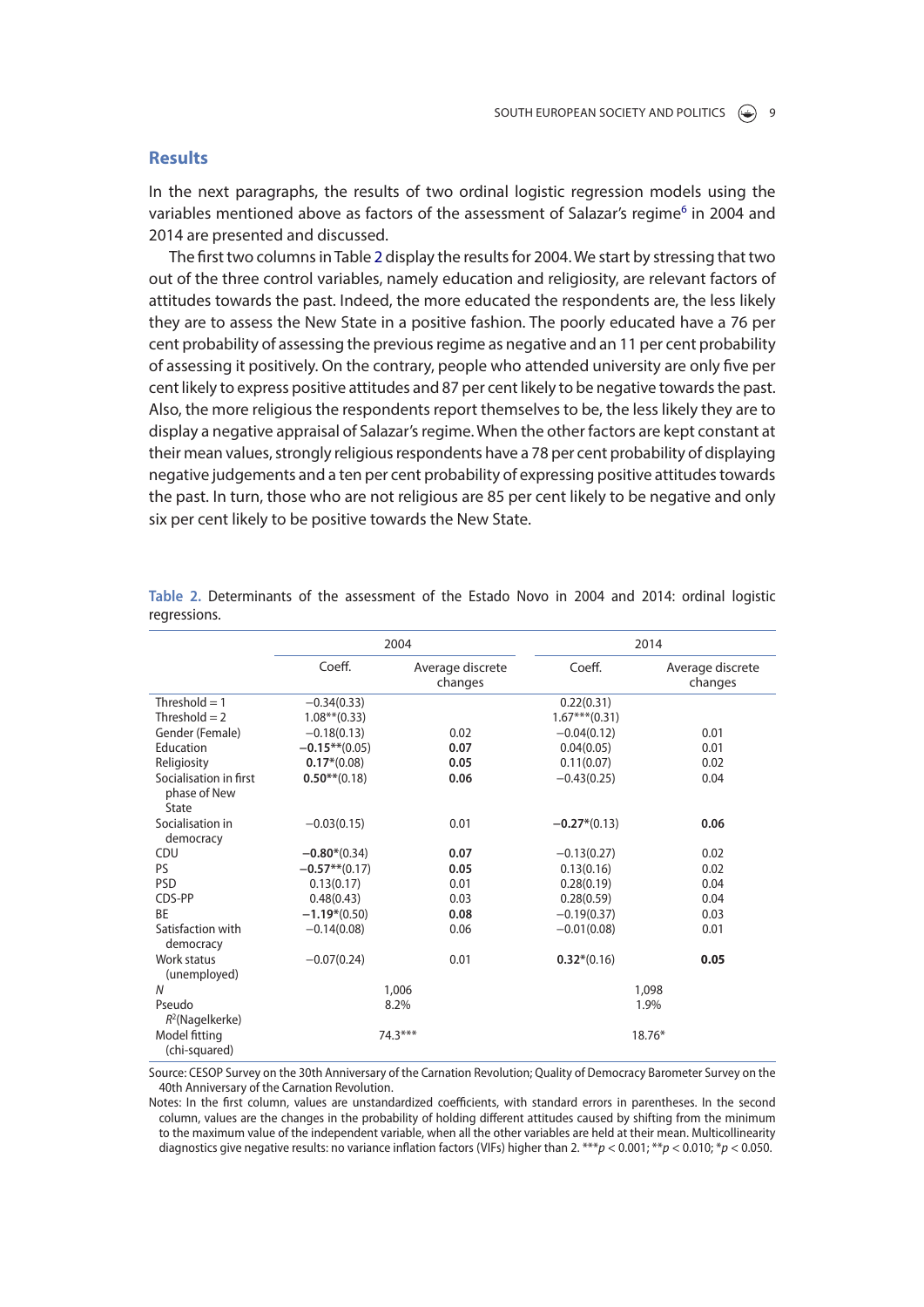#### 10 **J. SANTANA-PEREIRA ET AL.**

Regarding the personal experience variables, socialisation under the frst period of authoritarian rule (that is, before 1961) has a signifcant impact. This means that only Hypothesis 1 is empirically supported: when we keep the other factors constant at their means, the probability of assessing the New State positively is 12 per cent for those who were socialised in that period and only seven per cent for people born between 1941 and 1967 (the baseline category). The latter group – composed of those who were socialised during the second phase of the regime – have a 82 per cent probability of holding negative attitudes towards the authoritarian regime, while the older group is only 74 per cent likely to express such judgements. Unlike our expectations, the assessment of Salazar's regime made by those socialised under a democratic regime is not statistically diferent from the judgement expressed by the intermediate socialisation group. In short, socialisation seems to matter, but the cutting point is around 1961, the beginning of the New State's second, more turbulent, phase.

Party attachments are also relevant factors of attitudes towards the past. In fact, all but two of the party identifcation dummies are statistically signifcant. Identifcation with leftwing parties (CDU, BE, PS) raises the probability of assessing the New State negatively from around 79/80 per cent to around 87 (PS) or 93 per cent (BE). In the same vein, the likelihood of being positive towards the authoritarian regime is about eight per cent for those who do not feel close to these parties and considerably lower (between three and fve per cent) for those who identify with them. Hypothesis 4 is therefore supported by this empirical evidence. Interestingly, identifcation with right-wing parties (PSD and CDS-PP) has no signifcant impact. While these results are generally in line with our expectations, the fact that identifcation with the most right-wing party with parliamentary representation in the Portuguese political system (CDS-PP) is not at all connected with attitudes towards the previous right-wing authoritarian regime is striking.

Also surprising is the fact that, in 2004, evaluations of the way democracy works do not have an impact in the assessment of the past regime, nor does the fnancial situation of the respondents (measured through a proxy, i.e. whether they are unemployed). Unlike what happens in other contexts (Ekman & Linde 2005), it would seem that the Portuguese citizens did not express attitudes towards the past in a strategic way, as a means of criticising or supporting the current state of things in the country.

In sum, the specifc time of socialisation and party attachments (especially identifcation with left-wing parties) are the most signifcant factors behind the attitudes towards the authoritarian regime in Portugal, 30 years after the Carnation Revolution. Interestingly enough, these attitudes are not linked to partisan attachment to the main centre-right party in Portugal (PSD) – which constitutes evidence of a poor politicisation of the past by this party vis-à-vis other parties in the Portuguese political spectrum (Raimundo 2015) – or to the right-wing party CDS-PP, which, however, has tried to put some issues relating to the past on the political agenda (Raimundo 2012). The average discrete changes<sup>7</sup> show that there is a considerable degree of balance in the impact of these factors, even if identifcation with the new left BE or the communist/green coalition CDU seems to explain more variance in the attitudes held by the Portuguese than does socialisation or identifcation with the centre-left PS.

Let us now have a look at the data for 2014 (Table 2). There are considerable diferences between the results discussed above and those estimated for this year. First, education and religiosity are no longer relevant. Second, socialisation is still relevant, but now the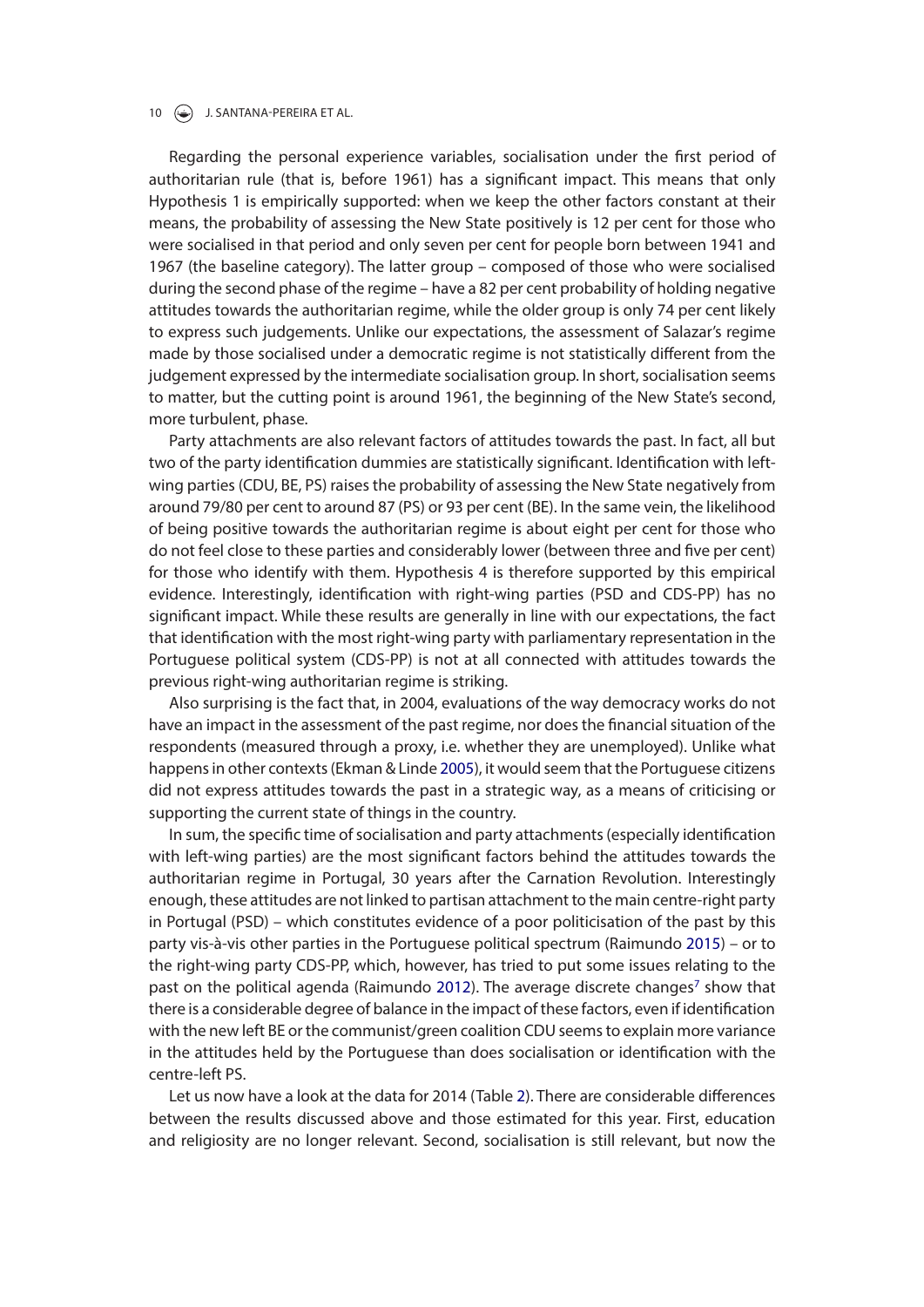diferences are between those who were socialised under the democratic regime and the others. The former have less positive attitudes towards the previous regime than the intermediate socialisation group, which is not signifcantly diferent from the older group. When the other variables are held constant, the likelihood of holding negative attitudes towards the previous regime is 69 per cent for those who were not socialised under the dictatorship and 63 per cent for the others. In the same vein, the probability of assessing the New State positively is 18 per cent for the older and 14 per cent for the younger group.

In 2004, it was not this dichotomy that made the diference in terms of attitudes towards the past, but the cleavage between those who were fully socialised before 1961 and those who were not. The diferences vis-à-vis 2004 may be partly explained by the entry of a new generation in the younger group (those born between 1986 and 1999, who were not interviewed in 2004 and whose attitudes towards the past are fairly negative – 1.7 on a threepoint scale) and the exit of a generation in the older group: those who were born before 1930 (6.5 per cent of the sample in 2004 but only one per cent of the sample in 2014), who were more positive about the New State (average assessment of 2 on a three-point scale). In 2014, these events stressed the cleavage between those who were fully socialised after 1974 and the intermediate socialisation group and nuanced the diferences amongst those who were fully socialised before 1961 and that same reference group.

Unlike our expectations, the impact of relatively stable political attitudes such as party identifcation is not statistically signifcant (Table 2). Aside from socialisation under the democratic regime, the only relevant factor is work status, those who were not working at the time of the interview being more likely to assess the previous regime positively. The unemployed are 20 per cent likely to be positive towards the New State and 60 per cent likely to disapprove of it, while those whose job situation is diferent are only 15 per cent likely to favour the previous regime but 67 per cent likely to reprove it.

## **Conclusions**

In this article we tested a model aimed at explaining the variance in the attitudes towards the past amongst Portuguese citizens at two diferent points in time: 2004 and 2014. The results allow us to conclude that the factors underlying these attitudes are unstable, having varied considerably in one decade. In terms of the socialisation factors, while in 2004 it seemed that what mattered was having been socialised before 1961, in 2014 the key factor was having been socialised after the Carnation Revolution (1974). Our expectations about the impact of partisan attachments are empirically supported in 2004, but not in 2014, which suggests that the authoritarian past as an issue was depoliticised between 2004 and 2014. Meanwhile, the impact of short-term variables such as being unemployed is observable only in 2014.

Let us take a closer look at the patterns observed. In 2004, an array of variables of diferent nature (the specifc period of socialisation, party attachments, but also religiosity and education) had an impact on the expression of positive or negative attitudes towards the New State. In short, socialisation before 1961 and religiosity foster positive assessments of the previous regime, while education and closeness to left-wing parties such as PS, CDU or BE lead to more negative assessments of Salazar's rule. As expected, attitudes towards the past are not linked to identifcation with the centre-right PSD, due to the low levels of politicisation of the past by this party in the years that followed the Carnation Revolution (Raimundo 2015). The same holds true for identifcation with the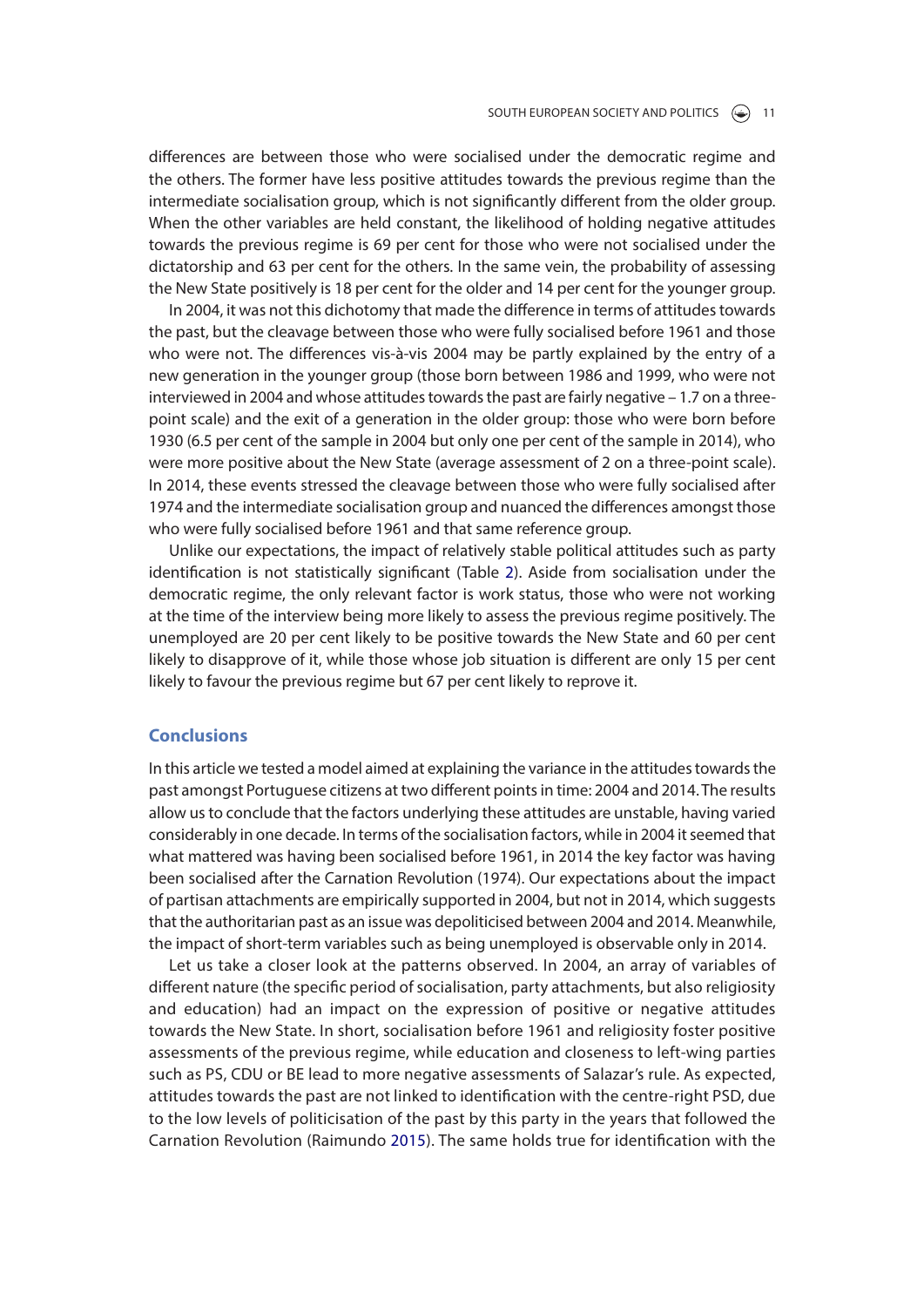### 12 **J. SANTANA-PEREIRA ET AL.**

right-wing CDS-PP, which has, however, a diferent record in terms of its relationship with the authoritarian past.

In 2014, the patterns observed ten years before are no longer present. Only socialisation under democratic rule and work status explain the variation in attitudes towards the past. Although modest, the impact of the variable 'work status' on attitudes towards the past allows us to hypothesise that, in a situation of economic and fnancial crisis (with the related negative impact in terms of trust in political institutions) it is not stable political predispositions but short-term assessments of the current situation that infuence people's evaluation of the dictatorship that was in place until 1974. In other words, displaying positive attitudes towards the previous regime may be a form of protest against the crisis, the government, the traditional political parties, the austerity measures and the national and international political institutions believed to be behind the current turmoil. While the 2014 survey did not collect data on these factors that would allow us to test this hypothesis, the impact of work status seems to point in that direction. Future research should focus on the test of this sort of protest nostalgia that we are hypothesising.

A second avenue of research on attitudes towards the past in Portugal has to do with the relationship between the New State and the colonial empire in Africa and Asia. A few recent studies in history and anthropology have pointed out the existence of a certain nostalgia for the empire in Portuguese society, visible in discourses on national identity (Jerónimo & Pinto 2015; Leal 2009). Added value for our understanding of the determinants of attitudes towards the past, particularly the diferences between left and right, would come from collecting data on attitudes towards the colonies and decolonisation among Portuguese citizens. This would also increase our ability to compare the Portuguese case with other European democracies, particularly post-colonial countries such as France, the UK and the Netherlands.

## **Notes**

- 1. Although the Portuguese empire included territories in India, the Indian annexation of Goa in December 1961 put an end to the Portuguese presence in the region in less than two days.
- 2. In 2009, the Flash Eurobarometer (EB) on the 2004 Enlargement asked citizens in all member states whether they thought that 'the situation which prevailed in Central and Eastern European countries before 1989 was better than today's' (Flash EB 257).
- 3. The question was, 'Looking back, how do you think Franco's regime will be regarded in the future: as a positive period for Spain; as a negative period for Spain; or as a period that had good things and bad things'? ('Con la perspectiva que dan los años, ?cómo cree Vd. Que pasará a la historia el régimen de Franco: como un período positivo para España, como um período negativo para España o como una etapa que tuvo cosas buenas y cosas malas?') (CIS 1995, 2000).
- 4. Surveys conducted during that period as well as after Pinochet's arrest included questions such as: 'In your opinion, regarding General Augusto Pinochet's regime, do you think …' ('En su opinión, mirando el régimen del general Augusto Pinochet, piensa que …'); 'What is your opinion about the 17 years of General Pinochet's government? Would you say they were …?' ('Cuál es su opinión sobre los 17 años del gobierno del general Pinochet? Diría Ud que fueron …' (Huneeus 2003).
- 5. The question was, 'Which government or regime was better at ruling the country?'
- 6. In this section, when we mention the dependent variable in this study, the expressions 'attitudes towards the past', 'attitudes towards the New State' and 'attitudes towards Salazar's regime' are used interchangeably, in order to avoid repetition.
- 7. The average discrete changes scores are an average of the changes in the probability of holding diferent attitudes caused by shifting from the minimum to the maximum value of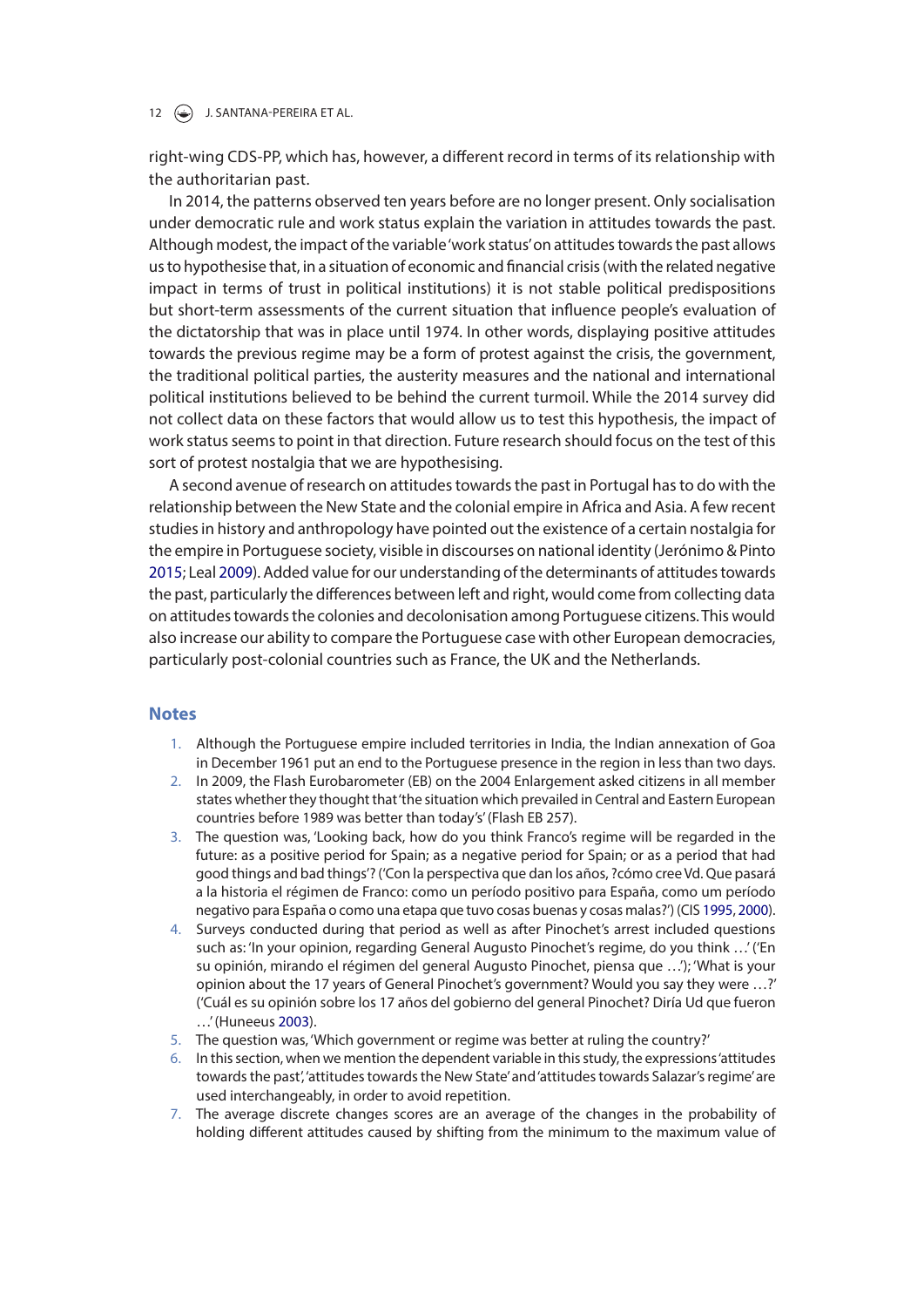the independent variable, when all the other variables are held at their means. These scores vary between 0 (no impact at all) and 1 (full impact); thus higher values represent a stronger mean impact.

### **Disclosure statement**

No potential confict of interest was reported by the authors.

## **Notes on contributors**

*José Santana-Pereira* (PhD in political and social sciences, European University Institute, Florence, 2012) is a postdoctoral research fellow at Institute of Social Sciences (ICS), University of Lisbon. His research interests comprise elections, public opinion, political attitudes and behaviour, media and politics and the organisation and efects of political campaigns. His work has been published in journals such as *Electoral Studies* and *South European Society and Politics*.

*Filipa Raimundo* is Postdoctoral Researcher at ICS, University of Lisbon and Guest Assistant Professor at the Lisbon University Institute (ISCTE-IUL). She obtained her PhD from the EUI with a thesis on posttransitional justice in Europe. Her interests include democratisation, transitional justice, authoritarian legacies, and quality of democracy. Her work has been published in *Democratization* as well as by Palgrave Macmillan and Columbia University Press.

*António Costa Pinto* is a research professor at the ICS, University of Lisbon. His research interests include authoritarianism, political elites, democratisation and the comparative study of political change in Southern Europe. He is the co-editor of *Dealing with the legacy of authoritarianism: the 'politics of the past' in Southern European democracies* (2013) (with Leonardo Morlino).

## **References**

- Aguilar Fernández, P. (2008) 'Transitional or post-transitional justice? Recent developments in the Spanish case', *South European Society & Politics*, vol. 13, no. 4, pp. 417–433.
- Aguilar Fernández, P. (2009) 'Whatever happened to Francoist socialisation? Spaniards' values and patterns of cultural consumption in the post-dictatorial period', *Democratization*, vol. 16, no. 3, pp. 455–484.
- Bacalhau, M. & Bruneau, T. (1978) *Evolução das Atitudes, Opiniões e Comportamentos Políticos dos Portugueses, Quatro anos Depois do 25 de Abril, Norma* (policopied), Lisboa.
- Barnes, S. (1972) 'The legacy of fascism: Generational diferences in Italian political attitudes and behaviors', *Comparative Political Studies*, vol. 5, no. 1, pp. 41–57.
- Bruneau, T. & Bacalhau, M. (1984) *Evolução das Atitudes e Comportamentos Políticos dos Portugueses, Dez Anos Depois do 25 de Abril*, Norma (policopied), Lisboa.
- Chu, Y., Diamond, L., Nathan, A. & Shin, D.C. (eds) (2008). *How East Asians View Democracy*, Columbia University Press, New York, NY.
- CIS Centro de Investigaciónes Sociológicas. (1995) 'Barómetro Diciembre 1995, Estudio N. 2201', available online at: http://www.cis.es/cis/opencm/ES/1\_encuestas/estudios/ver.jsp?estudio=1191
- CIS Centro de Investigaciónes Sociológicas. (2000) '25 Años Después Barómetro Diciembre 2000, Estudio N 2401', available online at: http://www.cis.es/cis/opencms/-Archivos/ Marginales/2400\_2419/2401/Es2401mar.pdf
- Ekman, J. & Linde, J. (2005) 'Communist nostalgia and the consolidation of democracy in Central and Eastern Europe', *Communist Studies and Transition Politics*, vol. 21, no. 3, pp. 354–374.
- Freire, A., Lobo, M.C., Magalhães, P. & Espírito-Santo, A. (2005) *Comportamentos e Atitudes Políticas, 1973–2002*, ICS, Lisboa.
- Gherghina, S. & Klymenko, L. (2012) 'Why look back? Citizens' attitudes toward the Communist regime in Belarus, Russia, and Ukraine', *Problems of Post-Communism*, vol. 59, no. 1, pp. 55–65.